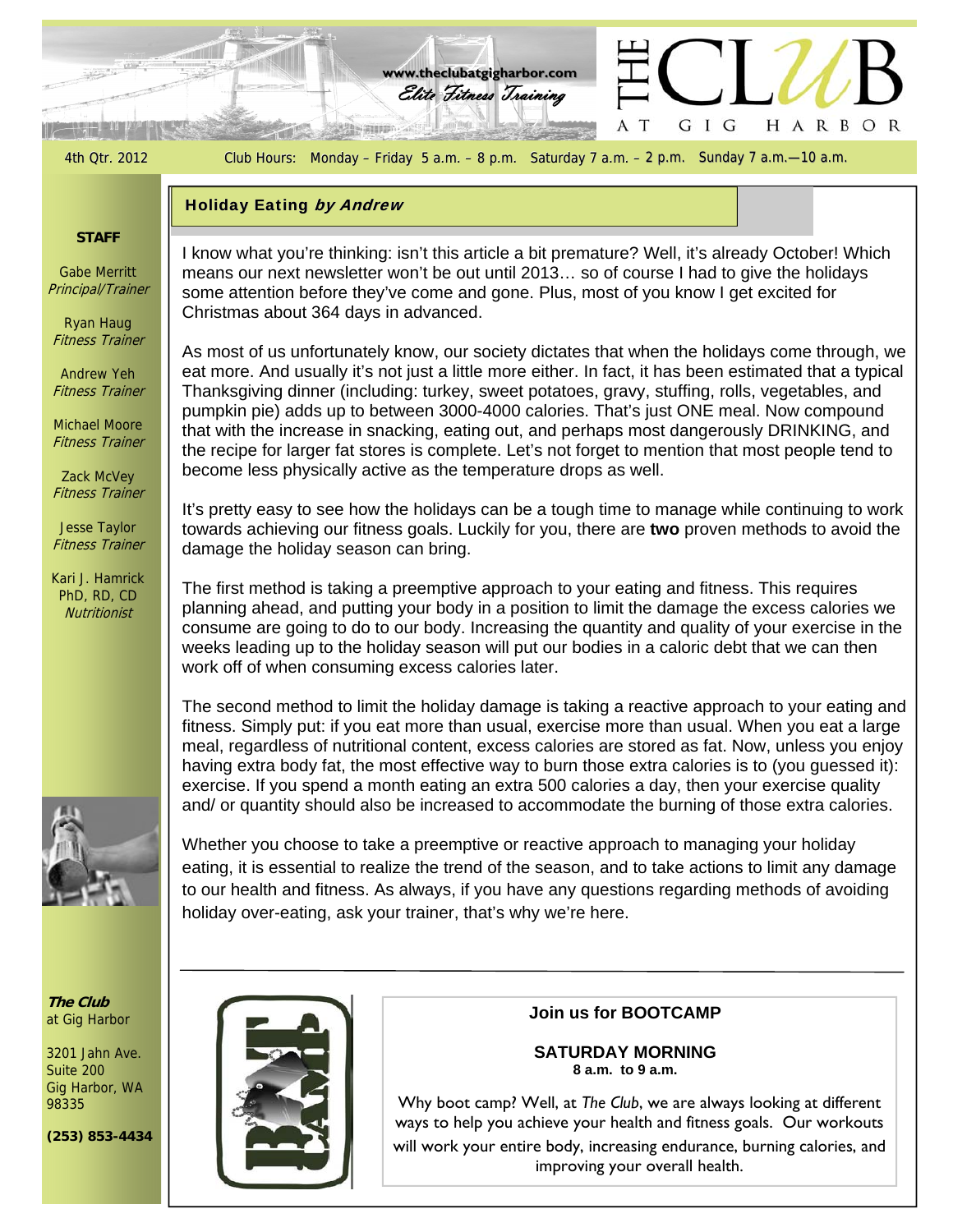### Frozen Yogurt by Zack

In recent years, frozen yogurt has become a popular alternative to ice cream due to its reputation for being healthier. However, several factors need to be considered before deciding which one is best for you. Depending on the type of frozen yogurt and toppings you choose, ice cream may actually be the healthier choice. During my thorough field testing for this article I decided it was my duty to visit several popular frozen yogurt shops around the Gig Harbor area. I discovered that not only did I fill a cup full with my favorite flavors, but I was then "forced" to heap additional toppings into my bowl. While fun to do, it certainly didn't make my huge cup of frozen yogurt healthier. Keep in mind that the numbers from this article don't take into account the extra oreo's, m&m's, and reece's shoveled on top.

Let's take a look at the facts:

Ice cream and frozen yogurt are both frozen treats made from dairy, but there is a significant difference that sets them apart. In order for a frozen treat to be legally labeled as ice cream, it must contain at least 10 percent milkfat. This requirement is usually met through the addition of cream, and premium ice cream can contain as much as 16 percent milkfat. Frozen yogurt is not made with cream and does not have a fat requirement. Instead it is made with cultured milk such as yogurt though probiotics do not survive the freezing temperatures.

Since the difference in the ingredients of ice cream and frozen yogurt is cream, the main nutritional difference is the fat content. One cup of regular vanilla ice cream contains 15 grams of fat and 9 grams of saturated fat. One cup of regular vanilla frozen yogurt contains 6 grams of fat and 4 grams of saturated fat. That's about where the nutritional advantage ends for FroYo.

From a pure caloric value standpoint here's a look at some examples. A "Menchies" Frozen yogurt 1 cup of Banana yogurt has 318 calories, French Vanilla 280 calories, and Mint Chocolate has 322 calories. Compared this to the average cup of Vanilla ice cream that has 274 calories, Chocolate ice cream that has 280 calories, and Cookie Dough ice cream that has 550 calories.

## Winter Blues by Ryan

Winter is almost here, and many times people feel depressed when the days get shorter and the sun becomes relatively non-existent. So does the change of season in Washington make you depressed?

Many people get cranky when it is too hot, or too humid, but perhaps even more people's depression is affected by the weather with a condition often called "SAD" or "Seasonal Affective Disorder", also known as "Winter Depression, or "Winter Blues". If you suffer from SAD, lack of sunlight during the day, or the change in the amount of sunlight during the winter months can affect your mood and cause you to feel depressed.

Doctors feel the best way to combat the "Winter Blues" is to first try and develop a consistent schedule. Write it down and do everything in your power to adhere to it. Exercise is one of the most underused, but most effective mental health therapies in fighting depression. If you haven't used your cardio assignments in a while, try going back to them to build a daily schedule for exercise. If at all possible do your cardio immediately following your training session. This will ensure you can't change your mind and put it off later.

So now that the fall season is here, some people say it's the best time of the year with leaves changing, the cool, crisp air in the morning, and of course football and the baseball playoffs. There is no better place to do your cardio then in front of the beautiful 50" big screens at The Club. For more tips on how to structure your daily routine or ideas on how we can do events as group, please talk with your trainer so we can all get involved.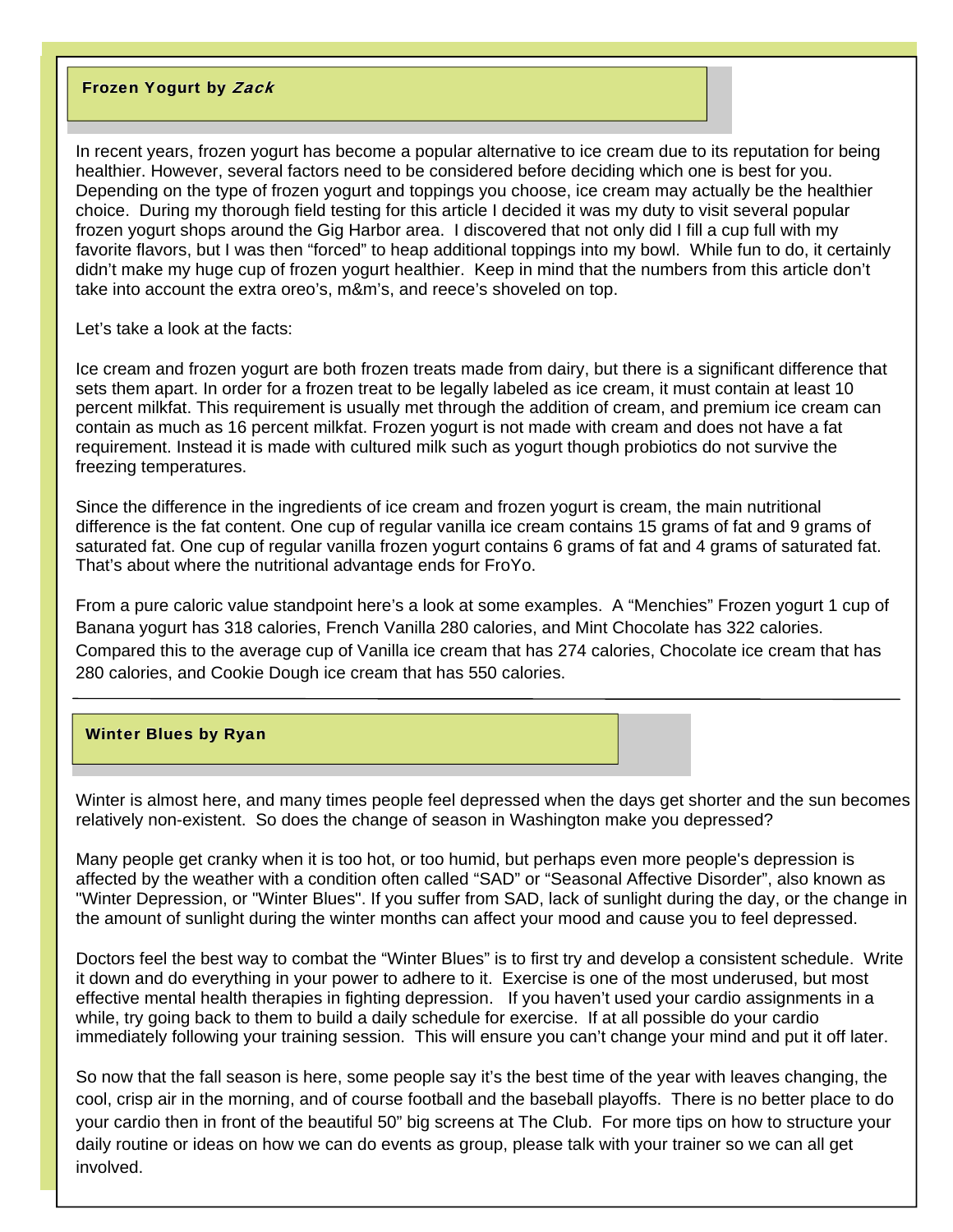Most of us (yes including the trainers) do NOT love doing our cardio. The idea of fighting our way through our cardio workout can be pretty draining at times and we all have those days that we want to take it easy. However, we can't deny the facts, the more intense our exercises, the more calories we burn. In order to make your body work more efficiently think about getting a more intense cardio session. Do the math and realize that you could be burning more calories and getting closer to your weight loss goal by kicking up the intensity. The list below provides a comparative guide to the number of calories burned by various exercises.

| <b>Activity (60 Minute Duration)</b> | Weight of person and calories burned |            |            |
|--------------------------------------|--------------------------------------|------------|------------|
| * (Intensity Level)                  | <b>120 pounds</b>                    | 160 pounds | 200 pounds |
| Bicycling, < 10 mph (Moderate)       | 220                                  | 292        | 364        |
| Golffing, carrying clubs             | 238                                  | 314        | 391        |
| Wallking, 3.5 mph                    | 240                                  | 316        | 393        |
| Swimming, laps (Moderate)            | 317                                  | 423        | 528        |
| Running, 5 mph                       | 458                                  | 606        | 755        |
| Cross Training/Lifting (Moderate)    | 465                                  | 627        | 789        |
| <b>Elliptical Trainer (Moderate)</b> | 495                                  | 657        | 819        |
| Running, 6.5 mph                     | 552                                  | 733        | 914        |
| Rope jumping (Moderate)              | 590                                  | 805        | 1,020      |
| Spinning Class (High)                | 620                                  | 835        | 1,050      |
| Cross Training/Lifting (High)        | 625                                  | 840        | 1,055      |
| Running, 8 mph                       | 647                                  | 861        | 1,074      |
| Rope jumping (High)                  | 650                                  | 863        | 1,077      |

For more information visit<http://calories-burned.findthedata.org/>

## **We're on Facebook!**



 Not a friend on Facebook yet? "Like" us today and look for new recipes and tips to stay lean, healthy and fit, as well as schedule updates and *Club* news!

> Just search "*The Club at Gig Harbor*" in the Facebook search bar, look for the logo and click "like".